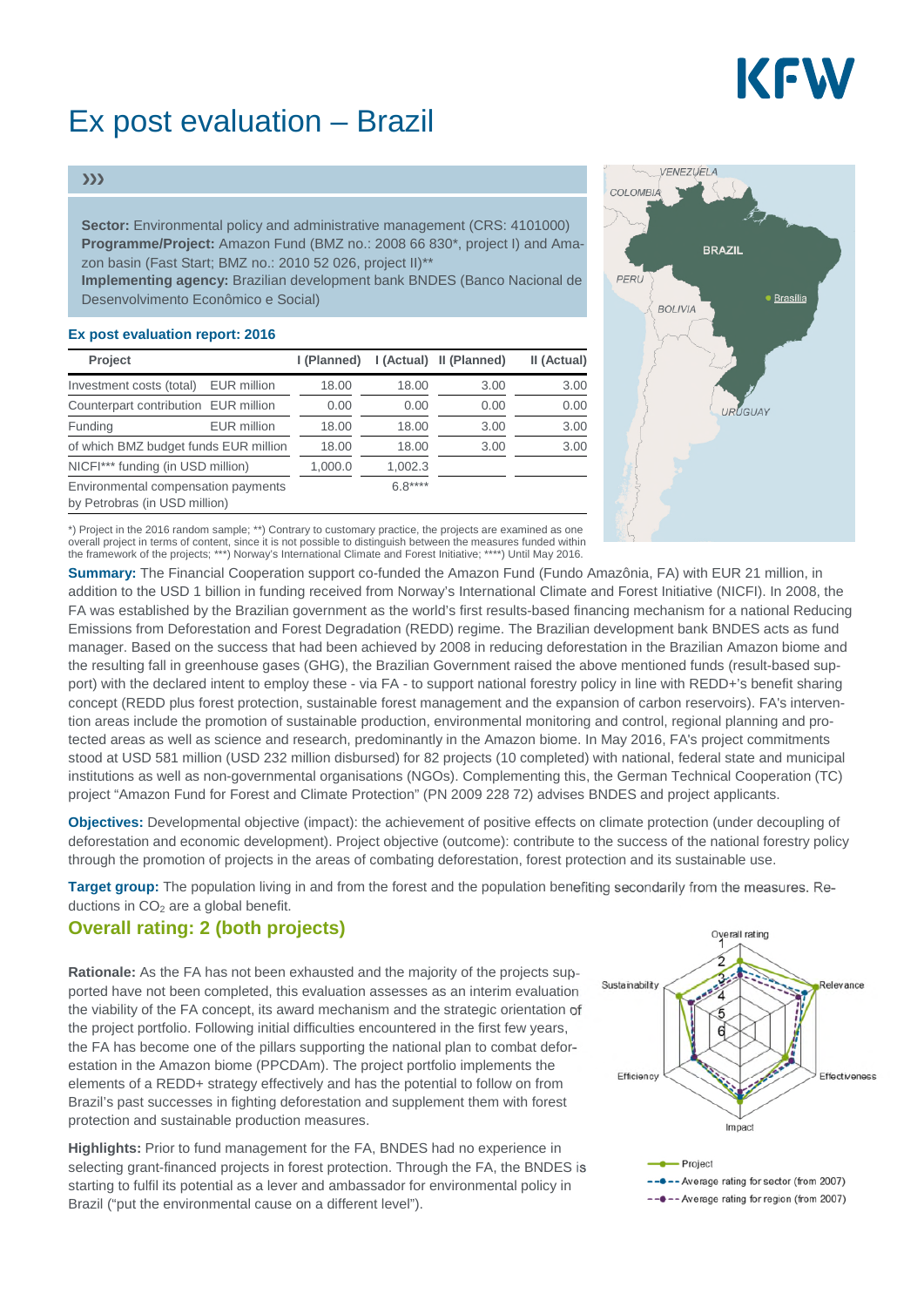

### Rating according to DAC criteria

### **Overall rating: 2**

#### **General conditions and classification of the project**

Fundo Amazônia (FA) utilises REDD+ funds, which Brazil procured result-based for measurably and verifiably reduced deforestation in the past and thus reduced  $CO<sub>2</sub>$  emissions or bound tonnes of  $CO<sub>2</sub>$ , for benefit-sharing measures in four intervention areas: (1) promotion of sustainable production, (2) environmental monitoring and control, (3) regional planning and protected areas and (4) science and research. The FA's measures therefore supported the three pillars of the national plan to combat deforestation in the Amazon biome PPCDAm of 2004 (last revised in 2012) and the cross-cutting issue of research.

#### **Relevance**

Spanning almost 5 million  $km^2$ , Brazil has the second largest expanse of forest in the world, after Russia. Included within these forest areas is the rainforest in the Amazon basin – the largest tropical rainforest in the world – which covers some 3.3 million km<sup>2</sup>, equivalent to over 60% of Brazil's forests.<sup>1</sup> Its global importance as a carbon reservoir and therefore in protecting the climate, as well as the refuge it offers to a unique diversity of flora and fauna, are as equally undeniable as the threat posed to it by large-scale deforestation. Since pre-1970 measurements, close to 20% of the Brazilian part of the Amazon rainforest has been lost.<sup>2</sup> However, as a result of decisive political action to protect the forest and tackle illegal deforestation activities, Brazil has managed to reduce annual deforestation from 19,625 km<sup>2</sup> (average for 1996 to 2005) to below 13,000  $km^2$  in 2006 to 2008, the year the FA was established. At that time, the value of emissions avoided was estimated at USD 14 billion (valued at USD 5 per tonne of  $CO<sub>2</sub>$  avoided).<sup>3</sup> In 2009, Norway was the first country to reward Brazil for the progress it had made. Norway's International Climate and Forest Initiative (NICFI) made USD 1 billion available to the FA as the first national REDD+ mechanism. Against this background, the German contribution to the FA was, without question, highly relevant for global climate protection in three respects. First, with regard to rewarding Brazilian policymakers for their past successes – the German contribution, paid out in 2010, was explicitly linked to cutting emissions through prevented deforestation in the forest years<sup>4</sup> 2009 and 2010<sup>5</sup>. Next, support for the REDD+ regime from a second donor country sent out a signal. Thirdly, there was the potential impact of the projects supported by the FA.

This third impact channel underlines the auspicious circumstances in which the FA was founded, for the Brazilian government undertook to use the funds acquired for the FA for the protection of forests in line with the PPCDAm in addition to the funds from the Brazilian budget already provided for this purpose. This indication of national ownership was emphasised by the selection of the renowned Brazilian development bank BNDES as fund manager. Even though BNDES had until then been involved primarily in financing major infrastructure and had no experience in the grant-based financing of projects in the environmental sector, all interviewees questioned on this point agreed that it was the only national institution with the capacity to manage a fund the magnitude of the FA. The selection of BNDES, notable for its size and profile, brought with it not only the hope but also the realistic potential of gaining a lever and a multiplier for national environmental policy. As one interviewee in the Ministry for the Environment put it: "The choice of BNDES put the environmental cause on a different level." Moreover, the integration

<sup>1</sup> http://rainforests.mongabay.com/amazon/deforestation\_calculations.html

<sup>&</sup>lt;sup>2</sup> http://rainforests.mongabay.com/amazon/deforestation\_calculations.html

<sup>&</sup>lt;sup>3</sup> The total value of the avoided emissions, on the basis of the reduction in emissions calculated for the years 2006 to 2014 of 3,803 million tonnes of  $CO<sub>2</sub>$ , now totals USD 19 billion (provisional FA annual report 2015, table 3).

<sup>4</sup> A forest year runs from August to the following July (forest year 2009: August 2008 to July 2009).

<sup>&</sup>lt;sup>5</sup> According to PRODES (Programa de Cálculo do Desflorestamento da Amazonia - Programme for calculating the deforestation of Amazonia; http://www.obt.inpe.br/prodes/index.php and http://www.obt.inpe.br/prodes/prodes\_1988\_2014.htm), the average gross deforestation during this period was  $7,232$  km<sup>2</sup>.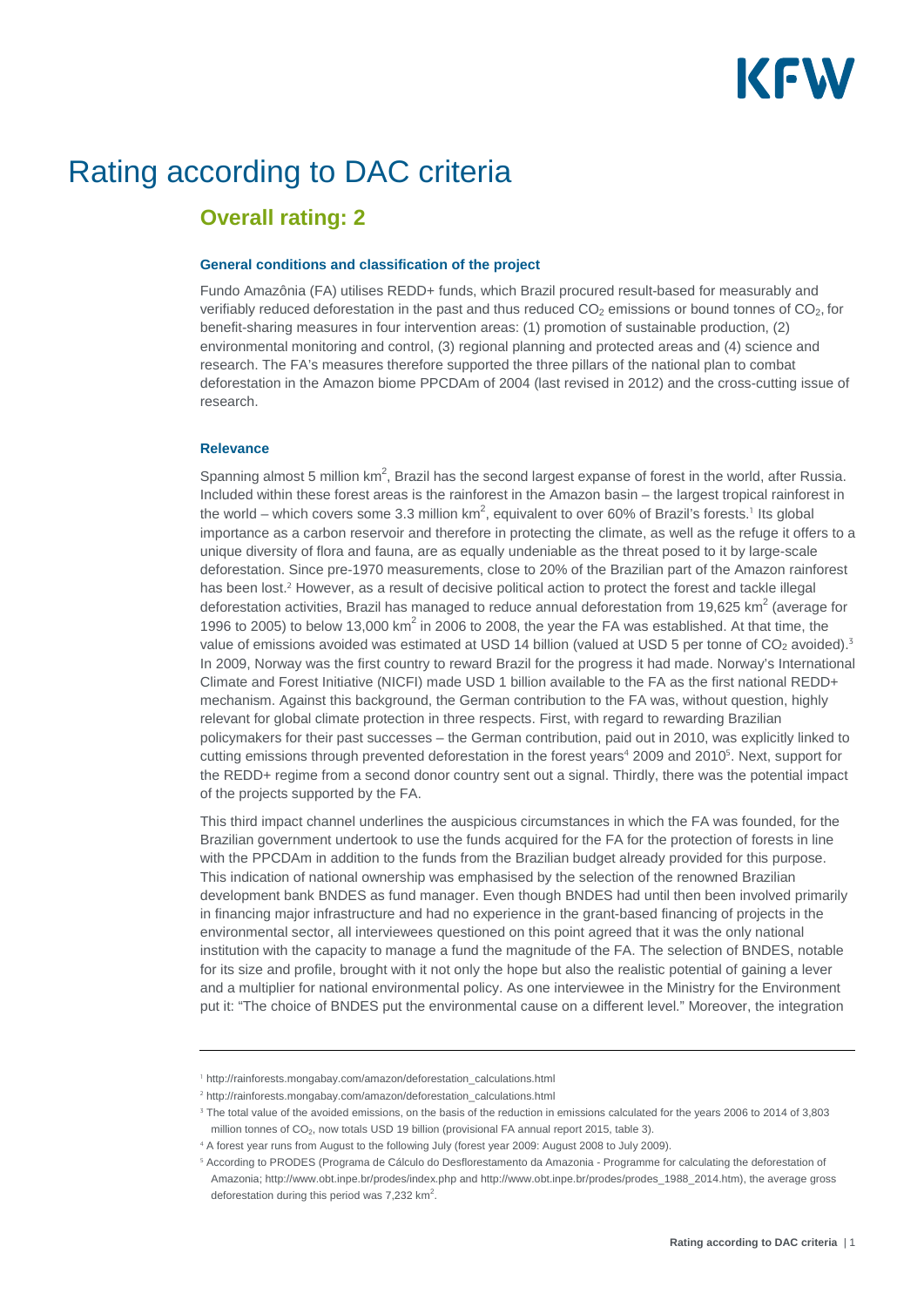

of the FA into the governance structure of BNDES meant that the FA was permanently safeguarded against any direct influence from day-to-day politics.

The projects financed by the FA were intended to strengthen the three pillars of national forestry policy in harmony with REDD+ and in additionality to national budget funds. Against the backdrop of unpopular political decisions and huge investment in regulation and control, which were necessary to achieve the reduction in deforestation seen in previous years, benefit sharing arising from FA projects was perceived as highly relevant. While the FA projects were also intended to contribute to a further reduction in deforestation, a further main objective was to garner broad and long-lasting support among the population for the protection of the forest, by such means as promoting sustainable production and the management of indigenous territories. The FA afforded the opportunity to develop further and implement the complementarity of negative and positive incentive mechanisms that were firmly established in deforestation policy, with the aim of securing political and economic sustainability for measures intended to combat deforestation.

One point of criticism that potentially weakens the relevance of the projects is that no clear rules exist as to how the additionality of FA projects is to be ensured in relation to the measures financed out of the national budget. However, in the evaluation mission's view this criticism can be classified as marginal, since additionality is generally regarded as being hard to measure and the mechanism for deciding on the criteria for FA funding requires unanimity among the members of COFA (Comitê Orientador do Fundo Amazônia), the FA steering committee, which is composed of representatives of the national government, the federal states and civil society (with one chair each for indigenous peoples, traditional communities, NGOs, the private sector and academia). The latter appears to offer adequate protection against the additionality principle being undermined.

Finally, it should be mentioned that, owing to the recent decision taken by the BMZ to make the Intended Nationally Determined Contributions (INDCs), negotiated at the UN Climate Conference of the UNFCCC (Framework Convention on Climate Change) held in Paris in December 2015, a guideline for German development policy, the FA has gained even more relevance in terms of development policy. Accordingly,t it appears adequate to classify the relevance of the FA overall as very high.

#### **Relevance rating: 1 (both projects)**

#### **Effectiveness**

Ex-post, on the basis of previous cuts in GHG emissions resulting from deforestation, the FA should seek out contributions from international donors, companies and individuals, which could then be used to finance further measures to combat deforestation. On the basis of the conceptual objectives of the FA, the project objective was specified for the ex post evaluation and defined as "support for national policy on combating deforestation through the promotion of projects in the areas of combating deforestation, protection and the sustainable use of forests".

Achievement of the project objective is assessed by means of the following newly defined indicators<sup>6</sup>:

| <b>Indicator</b>                                                                                                                                                                                                                                                          | <b>Ex post evaluation 2016</b>                                                                                                                                                                                                                                                                                                                                                                                                                                                                                                                                                         |
|---------------------------------------------------------------------------------------------------------------------------------------------------------------------------------------------------------------------------------------------------------------------------|----------------------------------------------------------------------------------------------------------------------------------------------------------------------------------------------------------------------------------------------------------------------------------------------------------------------------------------------------------------------------------------------------------------------------------------------------------------------------------------------------------------------------------------------------------------------------------------|
| (1) Mobilisation of funds for forest<br>protection (REDD+ "proof of concept"),<br>assessed on the basis of<br>a) the potential to secure funding on<br>the basis of already achieved<br>reductions in GHG emissions and<br>b) the tapping of new sources of<br>financing. | a) Annual deforestation in Amazonia was reduced<br>from 19,625 km <sup>2</sup> (1996 to 2005) to 12,949 km <sup>2</sup> (2006)<br>to 2008), with the resultant avoided emissions<br>estimated at USD 14 billion. On this basis, NICFI<br>granted USD 1 billion to the FA. The German<br>contribution of EUR 21 million was made in recognition<br>of the cut in emissions resulting from reduced<br>deforestation rates in the forest years 2008/2009 and<br>2009/2010 (average: $7,232$ km <sup>2</sup> ). The FA's total<br>potential to raise funds, calculated on the basis of the |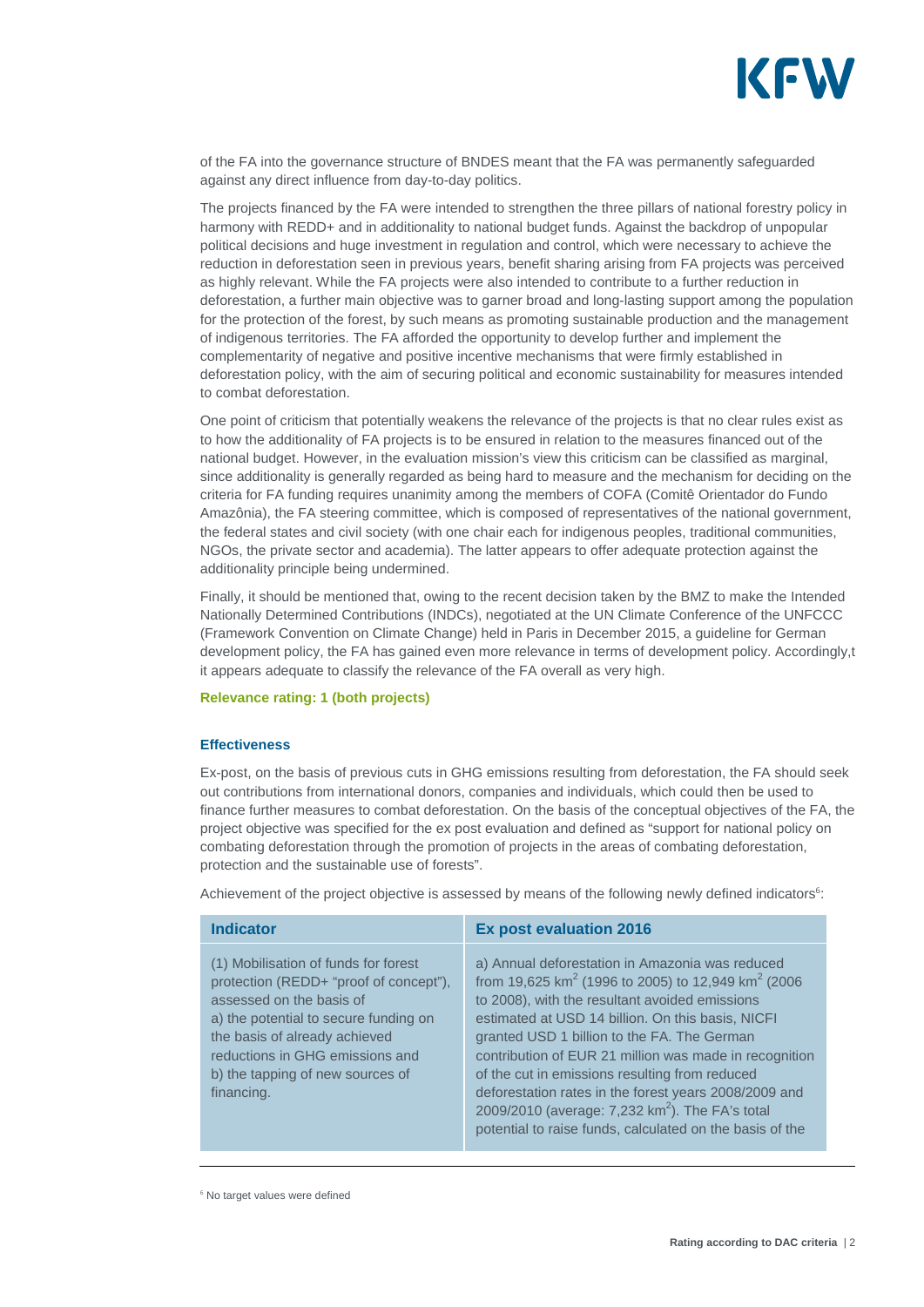

|                                                                                                                                                  | total value of emissions avoided for the years 2006 to<br>2014 of 3,803 million tonnes of $CO2$ , <sup>7</sup> equates to USD<br>19 billion. $8$<br>b) It was not possible to obtain further contributions<br>from international donors or contributions from<br>individuals. Until May 2016, the Brazilian company<br>Petrobras supported the FA with environmental<br>compensation payments totalling USD 6.8 million <sup>9</sup> .                                                                                                                                                                                                                                                                                                                                                                                                                                                                                                                                                                                                                                                                                               |
|--------------------------------------------------------------------------------------------------------------------------------------------------|--------------------------------------------------------------------------------------------------------------------------------------------------------------------------------------------------------------------------------------------------------------------------------------------------------------------------------------------------------------------------------------------------------------------------------------------------------------------------------------------------------------------------------------------------------------------------------------------------------------------------------------------------------------------------------------------------------------------------------------------------------------------------------------------------------------------------------------------------------------------------------------------------------------------------------------------------------------------------------------------------------------------------------------------------------------------------------------------------------------------------------------|
| (2) Additional areas placed under<br>protection, managed sustainably or<br>registered in the rural land register<br>CAR <sup>10</sup> by the FA. | Among other things, FA projects supported the<br>designation of new protected areas (708,251 ha),<br>advanced training in sustainable production activities<br>(4,644 people demonstrably make use of the<br>knowledge gained, according to BNDES) and<br>registration in the rural land register CAR (57 million<br>ha, 207,564 farms).<br>As a result of FA projects, management or the<br>safeguarding of territory was strengthened over an<br>area of nearly 20 million ha and an estimated 22,352<br>indigenous inhabitants benefited indirectly from the<br>project activities. <sup>11</sup><br>Furthermore, between 2008 and 2016 in the Amazon<br>biome – and this cannot be clearly attributed to the FA<br>- the establishment of 20 new protected areas was<br>prepared, 8 protected areas were created and 2<br>protected areas were expanded. The new and<br>expanded protected areas meant that 3.3 million ha of<br>forested areas were placed under protection. <sup>12</sup> Since<br>January 2011, an additional 15 indigenous territories<br>covering almost 1.8 million ha have been designated. <sup>13</sup> |
| (3) The number of people benefiting<br>directly from projects for the<br>sustainable management/use of<br>natural resources.                     | An estimated 86,158 direct beneficiaries. <sup>14</sup>                                                                                                                                                                                                                                                                                                                                                                                                                                                                                                                                                                                                                                                                                                                                                                                                                                                                                                                                                                                                                                                                              |

#### **Concept and award mechanism**

Nearly all interviewees stated that they found the process of granting projects via BNDES to be relatively ineffective in the initial years. This assessment is confirmed by the output indicators of only 21 awarded FA projects and fund disbursements of approx. USD 40 million (BRL 71 million) within the first three years. Equally, however, all interviewees were in agreement that the FA team was quick to learn and developed into a professional counterpart. This statement is also affirmed by the considerably improved

<sup>7</sup> Provisional FA annual report 2015, table 3

<sup>&</sup>lt;sup>8</sup> The value of the emissions avoided is calculated on an annual basis by the Brazilian Ministry for the Environment (Ministério do Meio Ambiente, MMA) and confirmed by the CTFA, the technical committee of the FA (Comitê Técnico do Fundo Amazônia).

<sup>9</sup> http://www.fundoamazonia.gov.br/FundoAmazonia/fam/site\_pt/Esquerdo/Doacoes/

<sup>10</sup> Cadastro Ambiental Rural

<sup>&</sup>lt;sup>11</sup> Cumulative figures up to the end of 2015 from the provisional FA annual report 2015

<sup>12</sup> http://www.oeco.org.br/noticias/no-apagar-das-luzes-governo-dilma-cria-5-unidades-de-conservacao

<sup>&</sup>lt;sup>13</sup> http://pib.socioambiental.org/pt/c/0/1/2/demarcacoes-nos-ultimos-governos

<sup>&</sup>lt;sup>14</sup> Cumulative figures up to the end of 2015 from the provisional FA annual report 2015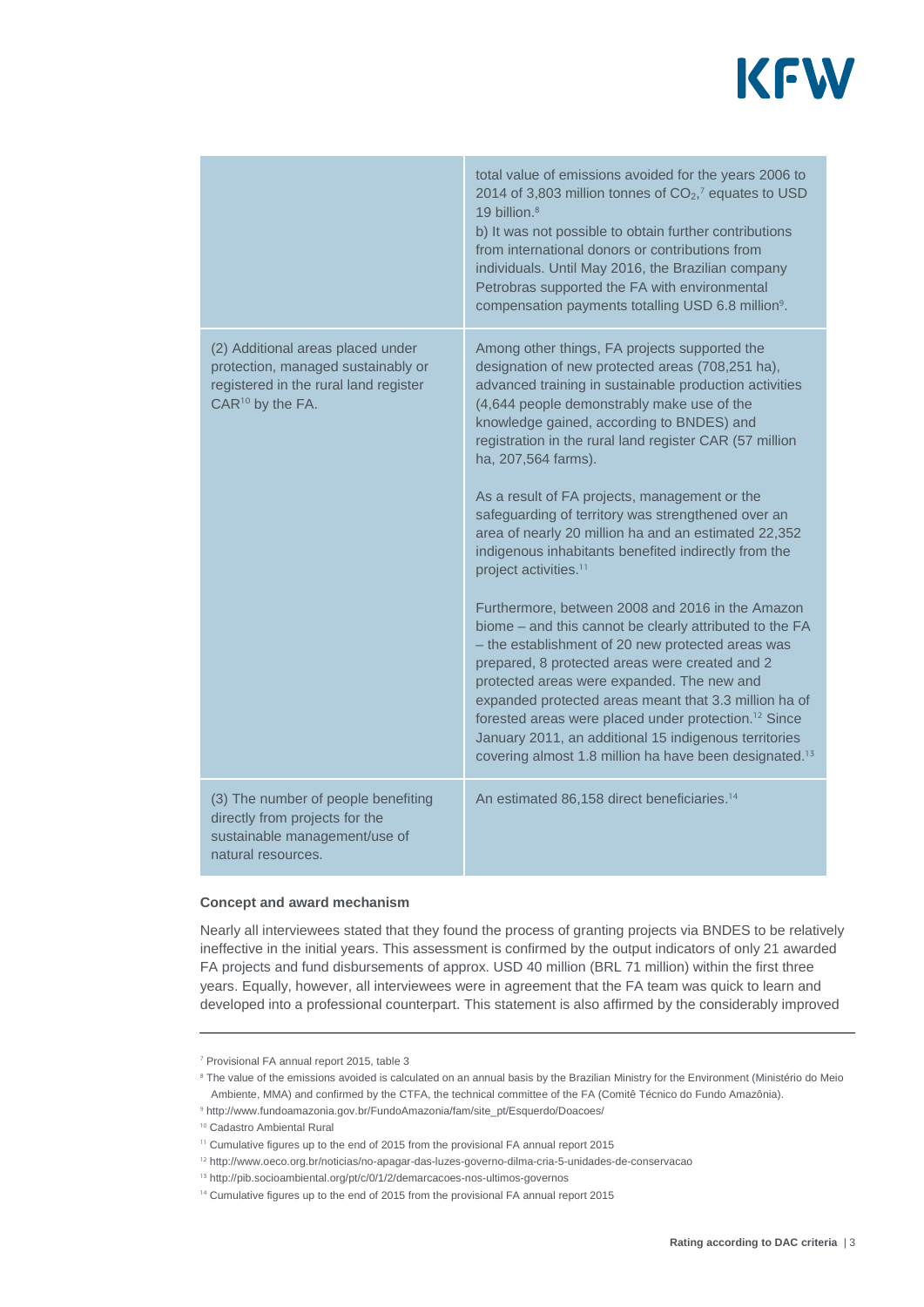

output indicators (in the years 2014/2015: 21/11 new projects per year and fund disbursements of USD 72 million / USD 39 million).

One of the factors behind the improved output was a modification of application rules, supported to a significant degree by German TC. The initially customary unsolicited application, which resulted in many, in some cases very small and, in thematic terms, very heterogeneous project applications, was replaced by thematic invitations to tender, which permitted a more strategic orientation of the portfolio. In addition to this, an application procedure was set up for NGOs wanting to implement multiple small-scale projects (< BRL 100,000) under their auspices. In this way, the FA managed to indirectly extend its scope significantly, from 1,000 small projects in 2013 to 2,654 by 2015.

Support for the approved projects from the FA team at BNDES is described as good by the implementing institutions, with quick response times and sufficient flexibility. On the other hand, applying for projects is still seen as an extremely complex process and the time taken to process applications – up to two or three years – is regarded as far too long. This can be attributed to the fact that each FA project goes through the standard assessment process for all BNDES investments, in which great store is set by the completeness of all legally prescribed documents and the integrity of the applicant (e.g. no outstanding unpaid taxes). This affords good protection against the misuse of funds and reputational risks both for BNDES as a whole and for the FA, but also takes up a lot of time.

The FA team were felt to be exceptionally motivated and committed, doing their utmost for the fund with great professionalism. The standard of project planning and monitoring is high, and transparency and PR work are exemplary.<sup>15</sup> The governance mechanism of the FA, which is based on interaction among representatives of the different stakeholder groups on the FA steering committee, also seems to function well.

#### **Portfolio and project level**

It is too early for statements regarding effectiveness at portfolio and project level, since only ten of the eighty-two projects in the portfolio have been completed. Moreover, this evaluation was not designed to deal with individual projects. However, the evaluation mission was able to establish that the contributions made by the FA to the rural land registry CAR are perceived as being of particular significance. The CAR was an important topic in almost all interviews. Everyone underlined the significance of CAR in the initial registration of all privately owned areas, which are thought to account for around half of the total Amazon region, since without such registration there can also be no monitoring or control of compliance with forest legislation. During the local field visits, we observed how NGOs successfully support CAR-registered smallholders in sustainable production methods by providing technical advice and other support for the project beneficiaries, e.g. the organisation of local markets or the acquisition of machinery, while contributing to a professionally appropriate implementation of corresponding forestry regulations under CAR at the same time.

The progress made by the FA is reflected in an increase in almost all indicators for the monitoring of areas of strategic intervention on the part of the FA, an account of which is given in the annual reports of the FA, most recently in 2015.

More detailed information about the project effectiveness can be expected from the evaluations planned for the ten completed projects.

Given the information available and taking account of the insufficient effectiveness in the first few years, the effectiveness can be classified as satisfactory.

#### **Effectiveness rating: 3 (for both projects)**

#### **Efficiency**

#### **Concept and award mechanism**

In view of the fund volume of over USD 1 billion and with the aforementioned 21 awarded projects and a disbursement volume of only USD 40 million in the first three years of its existence, i.e. until the end of

<sup>&</sup>lt;sup>15</sup> In these areas, BNDES was also advised by German TC.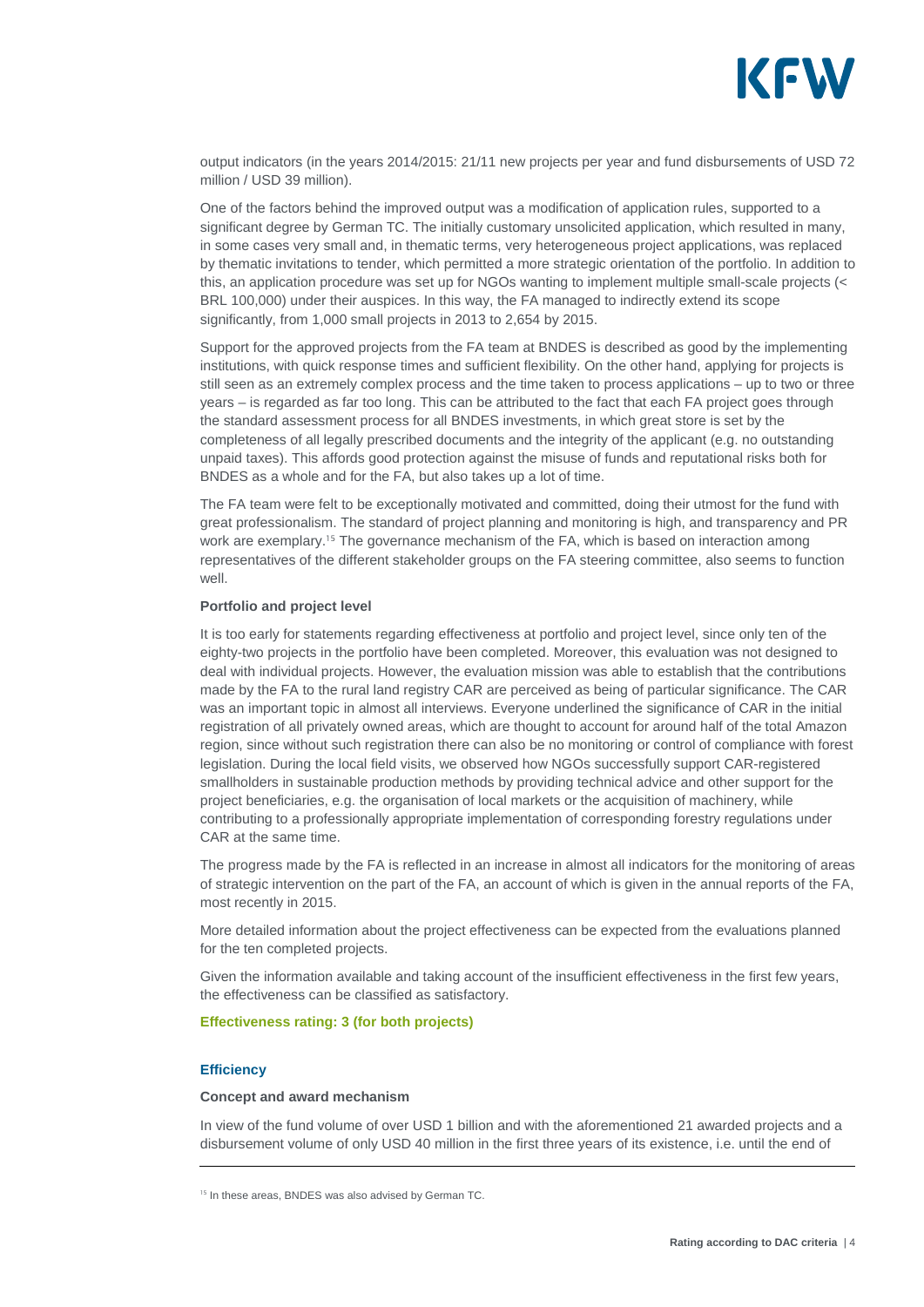

2011, the production efficiency of the FA was so low that doubt arose as to the suitability of BNDES – inexperienced in the grant-financed environmental sector – as fund manager. This changed in subsequent years with around twice the number of projects (between 13 and 21) being awarded each year in comparison to the initial years and the annual disbursement volume rising significantly as well (2015 USD 39 million/BRL 127.5 million, 2014 USD 72 million/BRL 168 million). One main reason for the increase in production efficiency was, as described under Effectiveness, the changed application procedure, which switched from unsolicited applications to thematic invitations to tender and created a window for applications by intermediaries hoping to implement a bundle of micro-projects (< BRL 100,000) under their own auspices. Behind the 13 to 21 approved projects per year, there are therefore several hundred to well over a thousand subprojects that are approved annually.

Only a limited amount of information is available concerning the costs of fund management, since the senior management of BNDES has declared itself willing, as a sign of its commitment to the goals of the FA, to restrict the management fee to a one-off 3 % margin based on the payments into the FA, while any costs in excess of that will be born by BNDES. The FA team at BNDES consists of the manager (female) and 35 employees (13 women and 22 men), who in addition to project tendering and awarding are also responsible for monitoring, documentation and publications, including the comprehensive annual report. In this respect, too, performance has improved continuously and now attained an exemplary standard, so that the production efficiency of the award mechanism can today be classified as high.

To assess the allocation efficiency of an award via BNDES, it is necessary to examine the question of whether alternative mechanisms are possible that could achieve the objectives of the FA to the same extent but at a lower cost. In this context, a formula-based mechanism comes to mind that, as opposed to the awarding of projects and project bundles, distributes the FA funds e.g. on the basis of existing forests directly to municipalities or districts in the Amazon biome. A formula-based distribution mechanism of this kind would probably incur lower transaction costs than awards via the FA team at BNDES, but it is doubtful whether it would achieve comparable results. First, the potential of a further reduction in deforestation is not particularly high either when funds are granted to the municipalities with the largest forested areas (where there is not generally a high level of deforestation pressure) or when they go to the municipalities with the smallest forested areas (where deforestation has already happened). A more meaningful criterion for the allocation of FA funds would therefore be reduction efforts measured in terms of deforestation rates at the municipal level. Secondly, monitoring of what the funds are used for and which outputs are achieved would be far more difficult, particularly with regard to the target achievement for outcomes and impacts, which are currently pursued in exemplary fashion by the FA team for the individual projects. Thirdly, it is doubtful whether at local level in municipalities or districts there would be enough capacity for the proper administration and use of the allocated FA grants. Fourthly, such a formula-based mechanism, in comparison to the existing one, is not as well suited to reaching different groups in society in the sense of the benefit sharing striven for by REDD+, or winning them over to the goal of forest protection. One point of criticism that must be made, and which also applies to the existing mechanism, is that it has not yet proven possible to initiate cooperation with the private sector, despite the fact that it is represented by a member of the FA steering committee.

Finally, our comments on allocation efficiency will turn to the concern expressed by some interviewees regarding the undermining of the additionality principle in the use of FA funds. This concern was triggered by a (unanimous) decision taken by the FA steering committee in May 2016 to assume the running costs of the 2015/2016 period for the enforcement of and compliance with the laws on forest protection. In the past, these costs had always been charged to the state budget. However, the evaluation mission did not share this concern to the same extent, since additionality, which can in any case almost never be measured exactly, has to be assessed from the perspective of the current budget (and not previous budgets). As the acute economic crisis meant that all parts of government had to accept drastic cuts in their budgets, there were good grounds for making up for the shortfalls with FA funds and thus providing the means to maintain at the same level the follow-up of offences against laws on forest protection.

#### **Portfolio and project level**

At present, an assessment of the efficiency of the portfolio and projects is only possible to a limited extent. Most of all, we can expect to gain more knowledge from the ten planned evaluations of completed projects.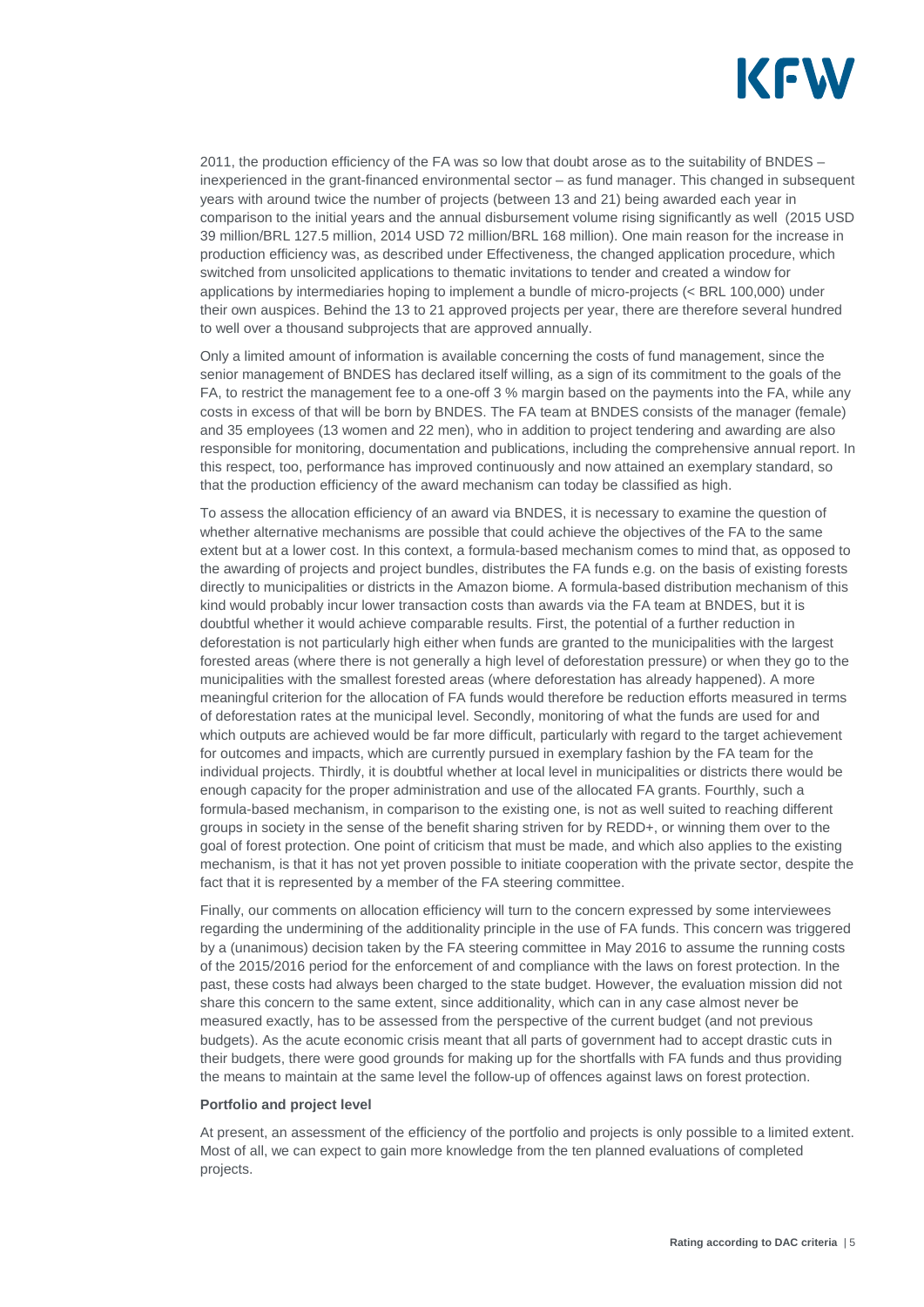

Nonetheless, there are already some indications that the composition of the fund's portfolio is a sensible one. Support for monitoring and control, which in the past have proven to be the key to success in preventing deforestation and which need to be maintained if past achievements are not to be jeopardised, is increasingly being enhanced by projects for land use planning and sustainable production. Both of these fields of activities are crucial for reaching out to the population living in and from the forest in the Amazon region and win them over to the idea of forest protection. All representatives of implementing institutions interviewed during the mission were either working on the introduction of the rural land register CAR, from registration through to monitoring and sustainable production in the areas and within the limits prescribed by the CAR, or on supporting the management of indigenous territories. These are two areas in which, in recent years, shortfalls in the forest protection system have been identified and the necessity of remedying them has been recognised.

Up to now, the decision to approve applications and allocate the FA funds to projects, municipalities and federal states is not systematically (co-)determined by such aspects as the applicant's or beneficiaries' need for support, successful impact of applicant's activities in the past or own efforts on the part of applicants to reduce deforestation and implement forest protection policies. A corresponding adjustment of the selection criteria most likely has the potential to significantly increase the allocation efficiency.

Against the background of the available information and these assessments, it appears reasonable to evaluate the efficiency as satisfactory.

#### **Efficiency rating: 3 (both projects)**

#### **Impact**

The developmental objective of the project was to contribute to the achievement of positive effects on climate protection and sustainable economic development.

Within the framework of the ex post evaluation, it is not possible to filter out which effects on climate protection are attributable to FA-funded projects. However, the reduction in gross deforestation in Amazonia can be used as an auxiliary indicator in assessing the positive impact on climate protection.

| <b>Indicator</b>                                                                         | <b>Target value at</b><br>project<br>appraisal 2010        | <b>Ex post evaluation 2016</b>                                                                                                                                                                                                                                                                                                                                     |
|------------------------------------------------------------------------------------------|------------------------------------------------------------|--------------------------------------------------------------------------------------------------------------------------------------------------------------------------------------------------------------------------------------------------------------------------------------------------------------------------------------------------------------------|
| (1) Decrease in gross<br>deforestation in<br>Amazonia in accordance<br>with PRODES/INPE. | - 80% by 2020 in<br>comparison to<br>1996-2005<br>average* | In the forest years 1996 to 2005, average gross<br>deforestation was 19,625 $km^2$ , in 2008 to 2009<br>(inception of the FA) $10,188$ km <sup>2</sup> and in 2010 to<br>2015 5,787 km <sup>2</sup> . In 2015, gross deforestation stood<br>at 5,831 $km2$ and was thus above the average for<br>recent years, although still 70.3 % below the<br>reference value. |

\*) Reference value 1996-2005: 19,625 km<sup>2</sup> (according to PRODES; appraisal report 2010: 19,533 km<sup>2</sup>)

#### **Concept and award mechanism**

When BNDES was appointed fund manager for the FA in 2008, there were many among those committed to environmental and forest protection who criticised this choice as inappropriate, in part because BNDES had no experience in this area. However, the then controversial decision to opt for BNDES has today become a valuable asset for the FA.

The FA team at BNDES has developed into a highly professional entity, familiar with the pressing environmental issues in the Amazon biome and beyond as well as possessing good contacts with all players in the "green" sector in the Amazon region. Even though the team of 35 employees is small when compared with BNDES as a whole (3,000 employees), there are initial indications that the FA team has a certain degree of potential to act as an agent of change for BNDES and not only boost awareness of environmental issues, but also increase knowledge and raise standards in this area. For example, the FA team is in regular contact with the department for environmental safeguards, which is located on the same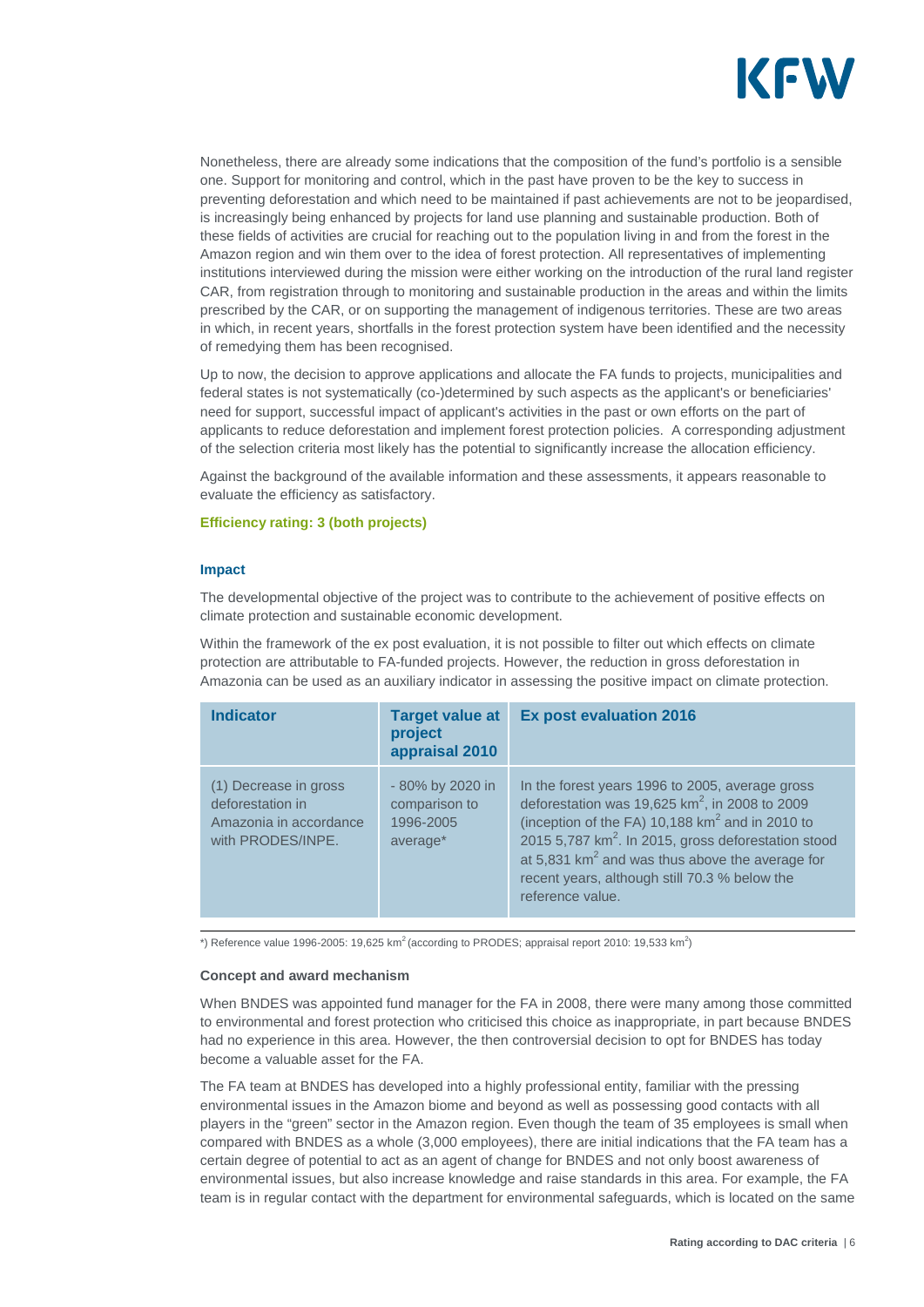

floor, and also enjoys lively dialogue with the planning department, which reviews the FA's projects to ensure they meet BNDES standards before passing them onto the FA for assessment. The evaluation mission was able to observe directly the FA's interaction with BNDES evaluators. Interviewees also stated that talks and presentations on FA-related topics at BNDES were also attended by employees from other departments.

Of equally great importance are the indications the evaluation mission was able to collect in interviews that the FA team is able to use the profile of BNDES to bring a very wide variety of players around the same table, to the benefit of individual projects funded by the FA. The representative of one NGO reported that, regarding its projects, the municipalities concerned were impressed by the fact that the projects in question had been approved by BNDES and hence gave more attention to these projects than to past projects of the same NGO.

Despite the almost exclusively positive nature of the feedback on fund management by BNDES, it must be stated that the representative of one NGO observed that, in her opinion, access for NGOs would be facilitated by a mechanism through which FA projects could be awarded not only by BNDES, but also by at least one other institution. Even in light of this critical observation, the evaluation mission recognises the potential that arises for BNDES as the sole FA-awarding institution to become a national lever for the environment and forest protection.

#### **Portfolio and project level**

This evaluation can say little or nothing about the impact of the projects financed. It can merely establish that the composition of the portfolio seems to be good and that individual completed projects support activities of key importance. Aside from the CAR, which has already been mentioned on several occasions, one example of this is the bridging of a two-year shortfall in financing for the management of the Amazon Region Protected Areas (ARPAs) by the FA, which by means of follow-on financing secured what had previously been achieved for forest protection with the designation of these conservation areas. Indications of the adequacy of FA's portfolio mix can be found in the academic literature as well, for example in the article of Nepstad et al. (2014) in the reputable journal **Science**, The article draws attention to the fact that in addition to supporting monitoring and control support for sustainable production both in deforested and forested areas constitutes a promising strategy for combating deforestation in the long term without neglecting the alleviation of poverty. The FA is even specifically mentioned in this publication as an appropriate vehicle for a strategy that focuses on positive incentives like support for sustainable production, and not only on monitoring and control.<sup>16</sup>

Finally, to safeguard against an overestimation of the positive effects to be expected from the FA projects, we must mention the fact that, despite historically low deforestation rates in recent years, no crucial breakthrough has been achieved in eliminating illegal deforestation. A number of interviewees voiced the opinion that it is going to be extremely difficult or even impossible to eliminate illegal deforestation (even though some Amazon states and the national government held out the prospect of this by 2020 or 2030 at the 21<sup>st</sup> Conference of the Parties (COP 21) in Paris). The interviewees went on to say that, in their personal view, the potential to reduce deforestation by means of negative incentives such as regulation, control and sanctions has almost been exploited to the full. They felt, the time had come for positive incentives. This indirectly confirms the FA's strategy of focusing more on benefit sharing, but that is scarcely likely to result in an end to illegal logging. In any case, the problems of legal deforestation, and leakage of illegal deforestation into other biomes and countries remain.<sup>17</sup> Achieving the targeted 80 % reduction in deforestation by 2020 would also require a change of strategy to one consisting not only of

<sup>&</sup>lt;sup>16</sup> "Climate finance programs, such as the Amazon Fund, could establish innovative, competitive funding mechanisms for delivering finance to regional consortia that are ready to make the transition to low-deforestation, high production land use systems." (Nepstad, Daniel, et al. Slowing Amazon deforestation through public policy and interventions in beef and soy supply chains. Science, 2014, 344. Jg., Nr. 6188, S. 1123)

<sup>&</sup>lt;sup>17</sup> Unfortunately, the reduction in deforestation of the Amazon rainforest in Brazil is being accompanied by increased deforestation in Bolivia, Peru and Venezuela, although no causal relationship has yet been identified by rigorous methods. (http://rainforests.mongabay.com/amazon/deforestation\_calculations.html) At the national level, the high and also international visibility in Amazonia contrasts with the considerably lesser importance attached to fighting deforestation in the neighbouring Cerrado region, characterised by the spread of modernised agriculture, in which annual deforestation rates have been above those of Amazonia for several years now. (http://www.mct.gov.br/upd\_blob/0235/235580.pdf)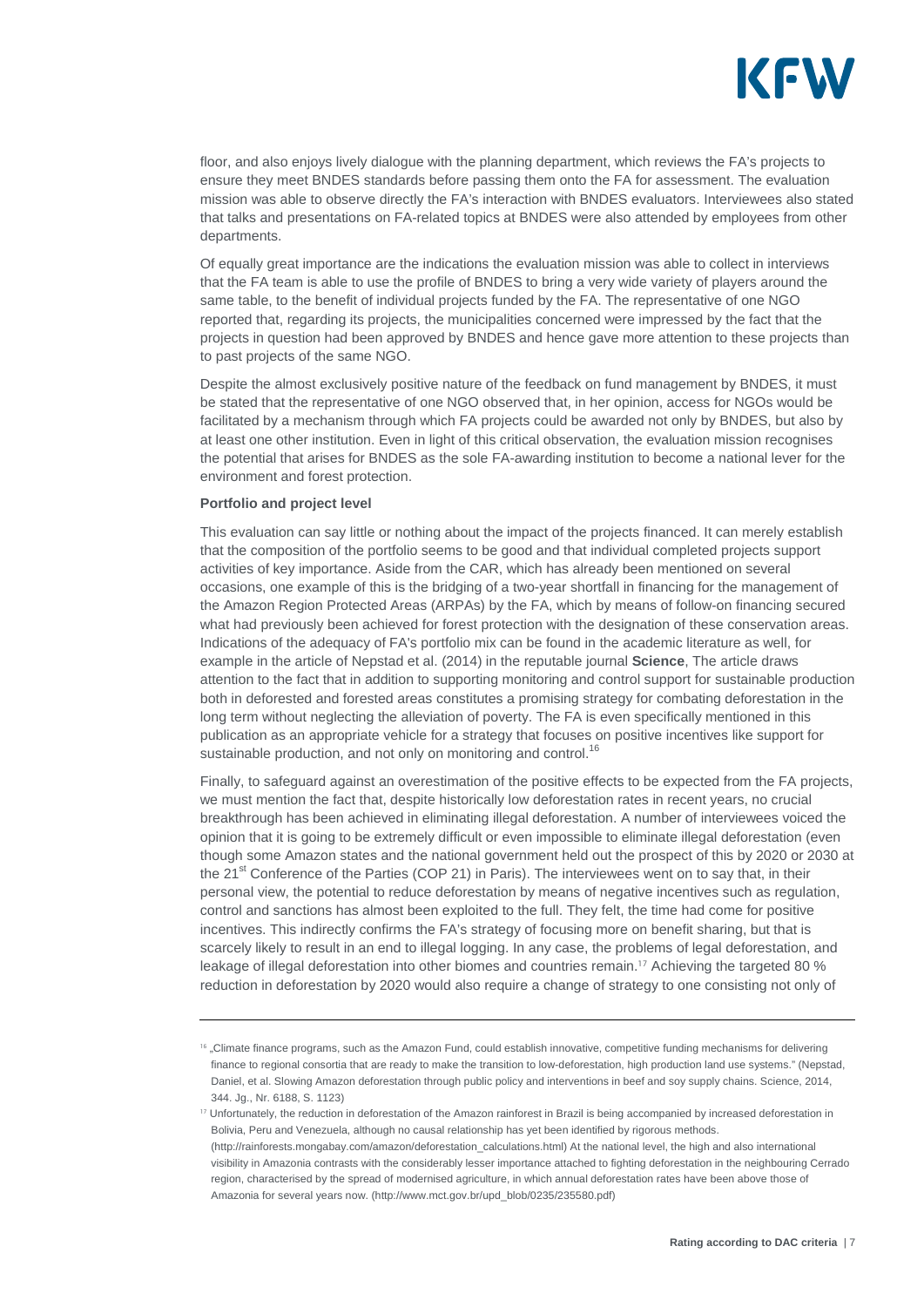

positive incentives but also involving new command and control approaches. The majority of deforestation is now no longer focused on large and medium-sized "deforesters", but small farmers and agricultural colonisation areas, where the enforcement mechanisms that have proven the most successful to date cannot be implemented, either for practical or political reasons.

In conclusion, and with a heavier weighting of the conceptual level evaluated here, the overarching impacts can be assessed as good.

#### **Impact rating: 2 (both projects)**

#### **Sustainability**

#### **Concept and award mechanism**

The FA management by BNDES as represented at the time of the evaluation mission is well-suited to the granting of the as yet unallocated funds, the appropriate maintenance of the growing project portfolio and, in the near future, the absorption of additional funds that exceed the payments into the FA thus far. Emphasising this last point, it would have to be regarded as a loss of efficiency if the now well-functioning mechanism were only used once and the expertise built up by BNDES were thus lost (even if it was hoped at the inception of the FA that the problem of illegal deforestation would be eliminated sooner and that no additional financing would be necessary for this purpose). In view of this situation, it is to be welcomed that, at the COP 21 held in Paris in December 2015, both Norway and Germany held out the prospect of further considerable sums for the FA.

Such additional financing for the FA would likely also mean an increase in FA personnel. Clarity must be achieved regarding who would bear the costs for this since, in the current crisis, it is unreasonable to automatically assume that BNDES will, as a counterpart contribution, continue to take on those costs in excess of the 3 % margin.

#### **Portfolio and project level**

It would not be appropriate as part of this evaluation to assess the sustainability of the funded projects. Instead, we again refer to the ten planned project evaluations for more detailed information. Given the information collected and impressions gained, the following at least can be established: the evaluation mission considers it highly unlikely that the progress made so far, e.g. in relation to CAR, will be lost in the future. Nonetheless, maintaining the monitoring and control of compliance with forest legislation is essential to the consolidation and expansion of the results achieved so far in most of the FA's intervention areas. This also applies to past and future achievements in the area of sustainable production and sustainable use of the forest.

Even if certain risks arise from the current economic and political situation in Brazil, in light of the continued international support for the FA and the international attention it enjoys as the world's first functioning national REDD+ mechanism, the sustainability can be rated as good.

#### **Sustainability rating: 2 (both projects)**